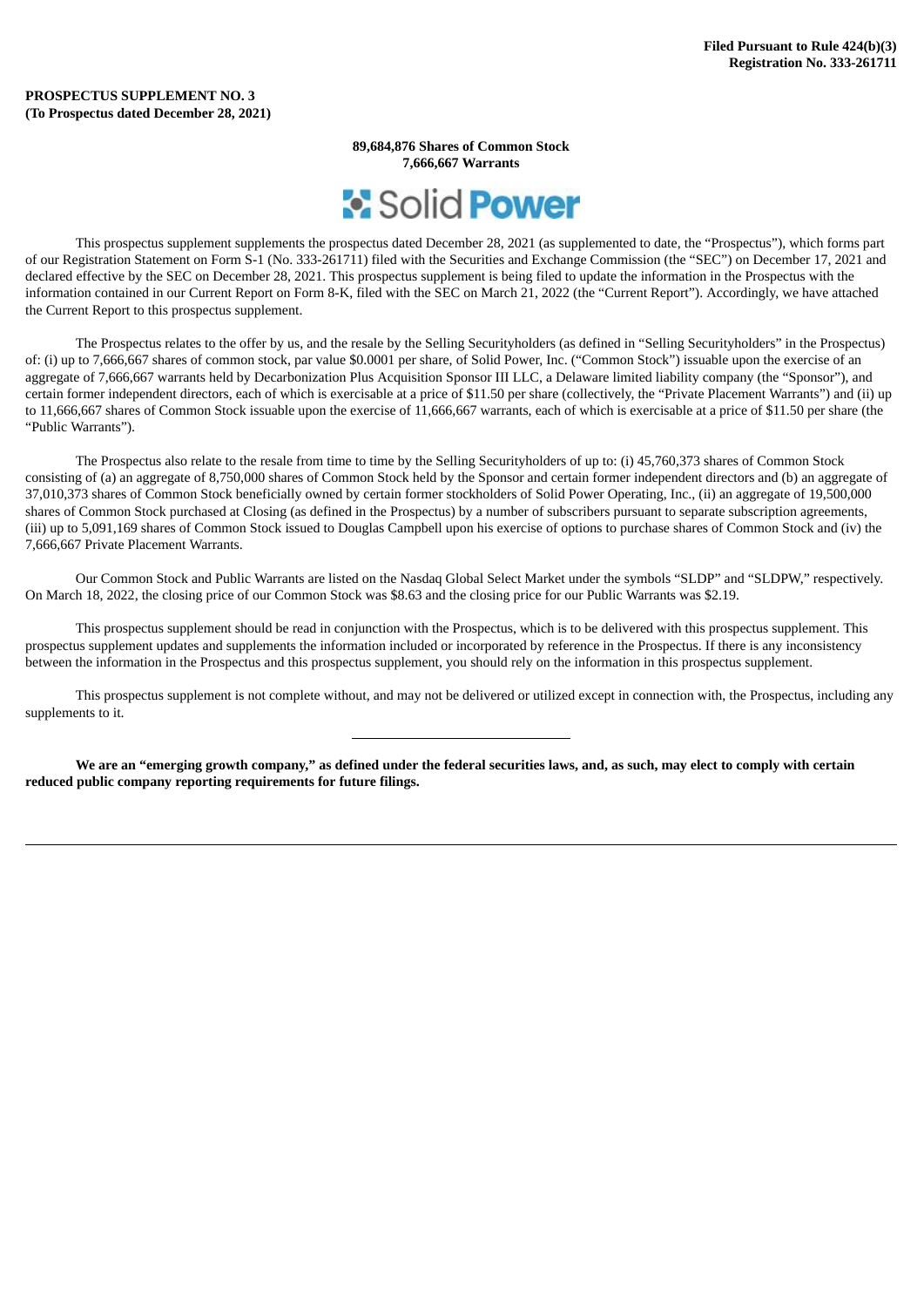Investing in our securities involves a high degree of risk. In reviewing the Prospectus, you should carefully consider the matters described **under the heading "***Risk Factors***" beginning on page 7 of the Prospectus.**

You should rely only on the information contained in the Prospectus, this prospectus supplement or any additional prospectus **supplements to the Prospectus. We have not authorized anyone to provide you with different information.**

Neither the SEC nor any state securities commission has approved or disapproved of these securities or determined if the Prospectus is **truthful or complete. Any representation to the contrary is a criminal offense.**

The date of this prospectus supplement is March 21, 2022.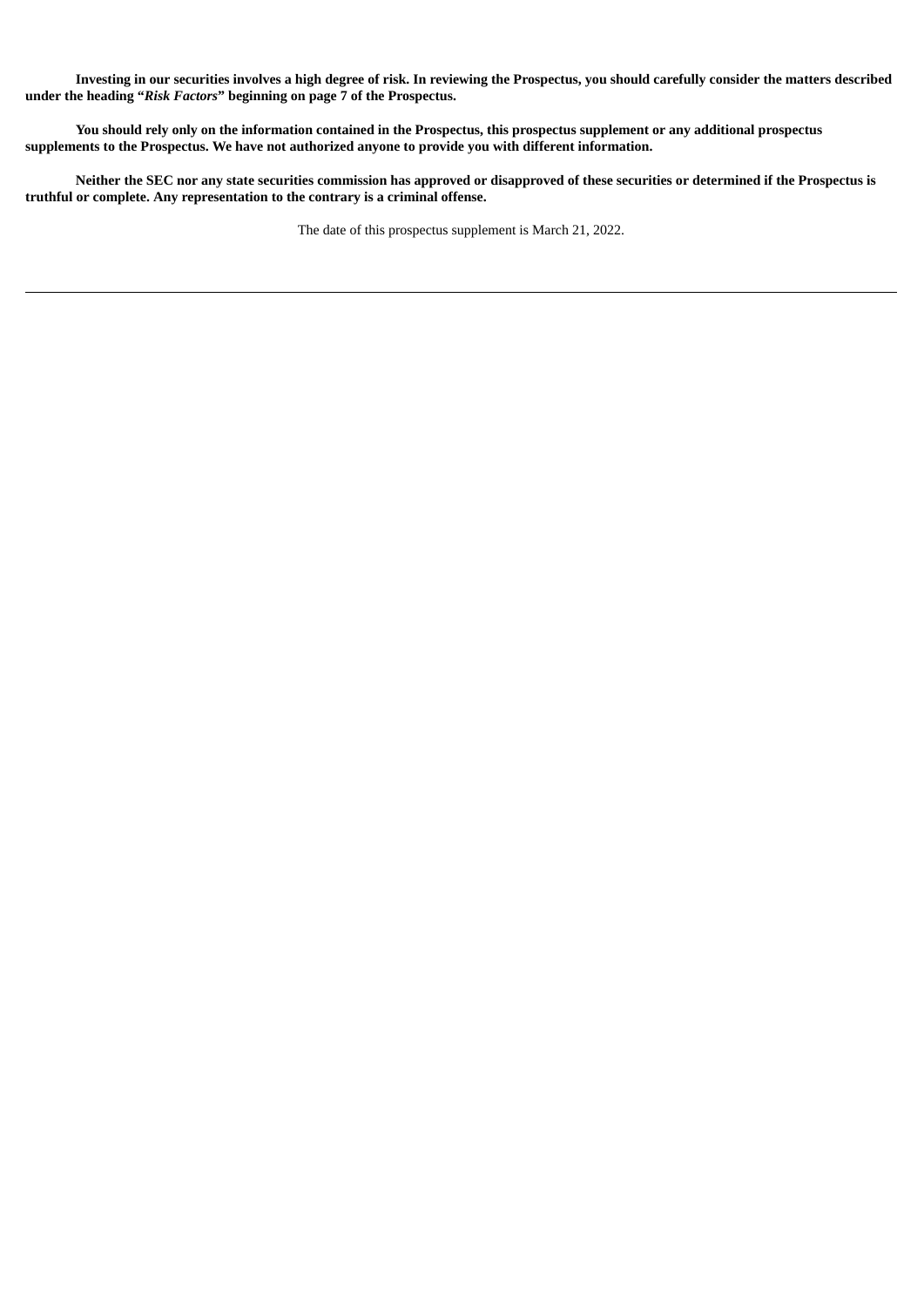## **UNITED STATES SECURITIES AND EXCHANGE COMMISSION**

**Washington, D.C. 20549**

### **FORM 8-K**

**CURRENT REPORT Pursuant to Section 13 or 15(d) of the Securities Exchange Act of 1934**

**Date of report (Date of earliest event reported): March 17, 2022**

# **Solid Power, Inc.**

**(Exact Name of Registrant as Specified in Charter)**

**(Commission**

**Delaware 001-40284 86-1888095 (State or other jurisdiction of incorporation)**

**File Number)**

**486 S. Pierce Avenue, Suite E Louisville, Colorado 80027 (Address of principal executive offices) (Zip code)**

**(I.R.S. Employer Identification Number)**

**(303) 219-0720**

**(Registrant's telephone number, including area code)**

**Not Applicable**

**(Former name or former address, if changed since last report)**

Check the appropriate box below if the Form 8-K filing is intended to simultaneously satisfy the filing obligation of the Registrant under any of the following provisions:

 $\Box$  Written communications pursuant to Rule 425 under the Securities Act (17 CFR 230.425)

 $\Box$  Soliciting material pursuant to Rule 14a-12 under the Exchange Act (17 CFR 240.14a-12)

☐ Pre-commencement communications pursuant to Rule 14d-2(b) under the Exchange Act (17 CFR 240.14d-2(b))

 $□$  Pre-commencement communications pursuant to Rule 13e-4(c) under the Exchange Act (17 CFR 240.13e-4(c))

Securities registered pursuant to Section 12(b) of the Act:

|                                                   | <b>Trading</b> | Name of each exchange       |
|---------------------------------------------------|----------------|-----------------------------|
| Title of each class                               | Symbol(s)      | on which registered         |
| Common stock, par value \$0.0001 per share        | <b>SLDP</b>    | The Nasdag Stock Market LLC |
| Warrants, each whole warrant exercisable for      |                |                             |
| one share of common stock at an exercise price of |                |                             |
| \$11.50                                           | <b>SLDPW</b>   | The Nasdag Stock Market LLC |

Indicate by check mark whether the registrant is an emerging growth company as defined in Rule 405 of the Securities Act of 1933 (§ 230.405) or Rule 12b-2 of the Securities Exchange Act of 1934 (§ 240.12b-2).

Emerging growth company  $\boxtimes$ 

If an emerging growth company, indicate by check mark if the registrant has elected not to use the extended transition period for complying with any new or revised financial accounting standards provided pursuant to Section 13(a) of the Exchange Act.  $\Box$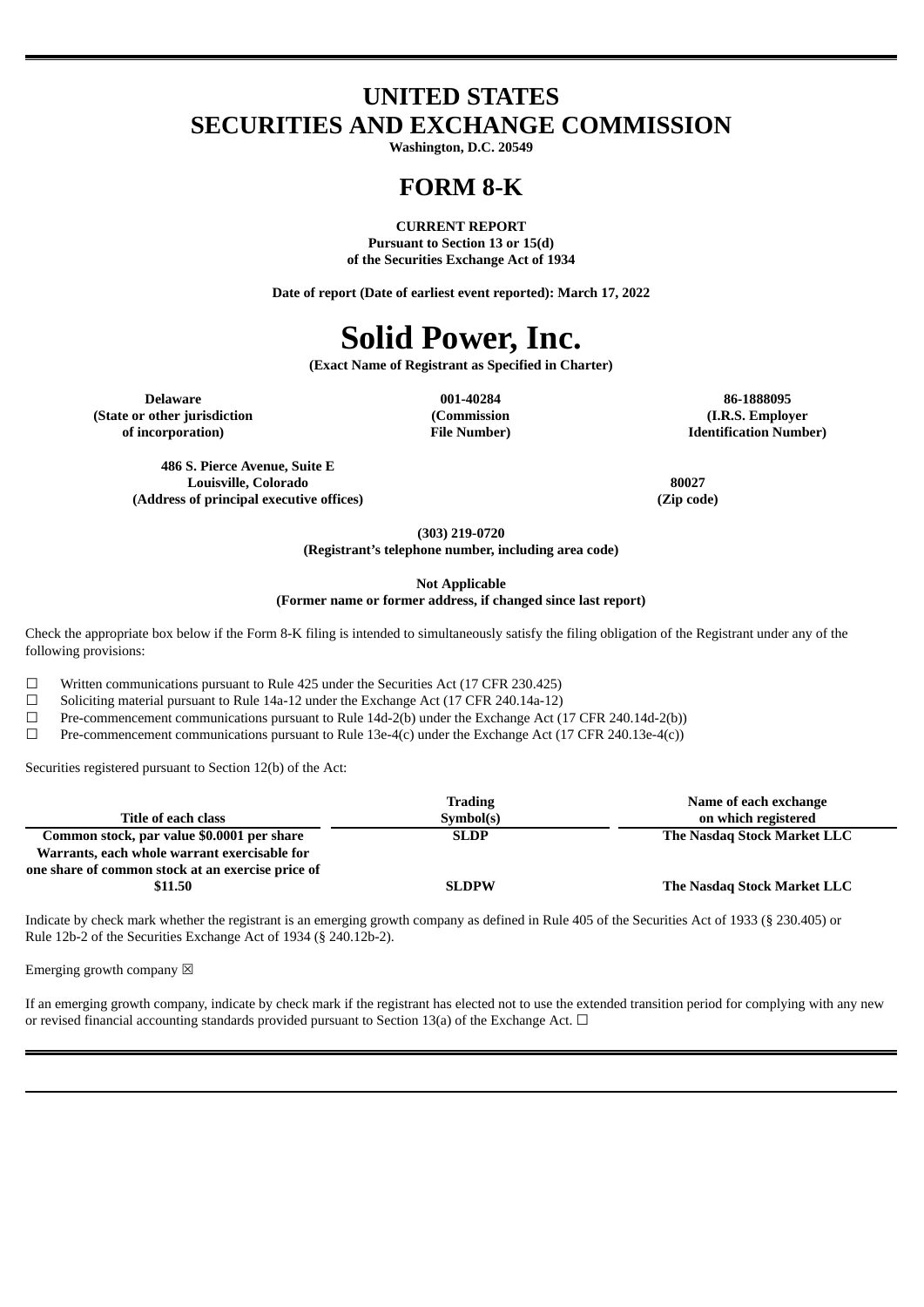#### Item 5.02 Departure of Directors or Certain Officers; Election of Directors; Appointment of Certain Officers; Compensatory Arrangements of **Certain Officers.**

On March 17, 2022, Robert M. Tichio provided notice to the board of directors (the "Board") of Solid Power, Inc. (the "Company") that, in light of his substantial commitments to Riverstone Holdings LLC ("Riverstone") and service on the boards of several Riverstone portfolio investments, he has decided not to stand for re-election at the Company's 2022 annual meeting of stockholders. Mr. Tichio has served as a Class I member of the Board and as the chairperson of the Company's Nominating and Corporate Governance Committee. Mr. Tichio's decision not to stand for re-election was not the result of any disagreement with the Company.

#### **Item 9.01 Financial Statements and Exhibits.**

**(d) Exhibits.**

**Exhibit No. Description** 104 Cover Page Interactive Data File (embedded within the Inline XBRL document).